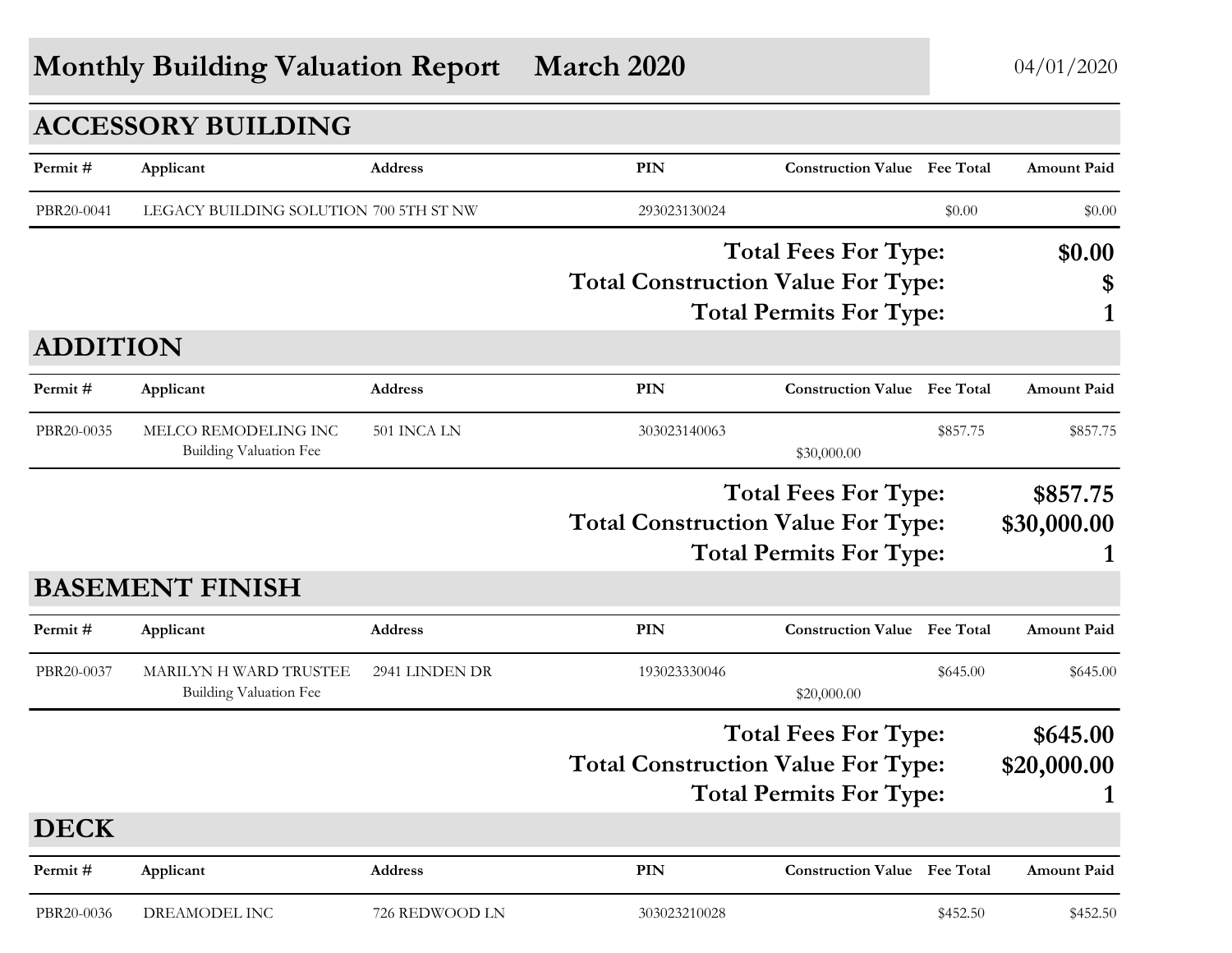|                   | <b>Building Valuation Fee</b>                                       |                   |                                           | \$13,000.00                         |          |                    |
|-------------------|---------------------------------------------------------------------|-------------------|-------------------------------------------|-------------------------------------|----------|--------------------|
| PBR20-0048        | PHI DECKS<br><b>Building Valuation Fee</b>                          | 1684 PENINSULA DR | 203023220033                              | \$6,000.00                          | \$260.00 | \$260.00           |
| PBR20-0050        | DECK AND BASEMENT COMPA 640 DEVINE DR<br>Building Valuation Fee     |                   | 203023130014                              | \$17,000.00                         | \$562.50 | \$562.50           |
| PBR20-0052        | UGLYDECK.COM<br>Building Valuation Fee                              | 3080 LINDEN DR    | 193023330026                              | \$18,000.00                         | \$590.00 | \$590.00           |
|                   |                                                                     |                   |                                           | <b>Total Fees For Type:</b>         |          | \$1,865.00         |
|                   |                                                                     |                   | <b>Total Construction Value For Type:</b> | <b>Total Permits For Type:</b>      |          | \$54,000.00        |
| <b>DRAIN TILE</b> |                                                                     |                   |                                           |                                     |          |                    |
| Permit#           | Applicant                                                           | <b>Address</b>    | <b>PIN</b>                                | <b>Construction Value Fee Total</b> |          | <b>Amount Paid</b> |
| PB20-0042         | RITE WAY WATERPROOFING<br><b>Building Valuation Fee</b>             | 2201 INCA LN      | 303023420035                              | \$3,800.00                          | \$139.30 | \$139.30           |
| PB20-0055         | JESSE TREBIL FOUNDATION SY 551 14TH ST NW<br>Building Valuation Fee |                   | 203023130046                              | \$300.00                            | \$48.15  | \$48.15            |
|                   |                                                                     |                   |                                           | <b>Total Fees For Type:</b>         |          | \$187.45           |
|                   |                                                                     |                   | <b>Total Construction Value For Type:</b> |                                     |          | \$4,100.00         |
|                   |                                                                     |                   |                                           | <b>Total Permits For Type:</b>      |          |                    |
| <b>EGRESS</b>     |                                                                     |                   |                                           |                                     |          |                    |
| Permit#           | Applicant                                                           | Address           | PIN                                       | <b>Construction Value</b> Fee Total |          | <b>Amount Paid</b> |
| PBR20-0033        | <b>EGRESS WINDOW GUY</b><br>Building Valuation Fee                  | 269 2ND AVE SE    | 333023230052                              | \$2,200.00                          | \$155.50 | \$155.50           |
| PBR20-0039        | <b>EGRESS WINDOW GUY</b><br><b>Building Valuation Fee</b>           | 2701 17TH ST NW   | 193023210060                              | \$1,620.00                          | \$128.15 | \$128.15           |
|                   |                                                                     |                   |                                           | <b>Total Fees For Type:</b>         |          | \$283.65           |
|                   |                                                                     |                   | <b>Total Construction Value For Type:</b> |                                     |          | \$3,820.00         |
|                   |                                                                     |                   |                                           | <b>Total Permits For Type:</b>      |          | 2                  |
| <b>REMODEL</b>    |                                                                     |                   |                                           |                                     |          |                    |
|                   |                                                                     |                   |                                           |                                     |          |                    |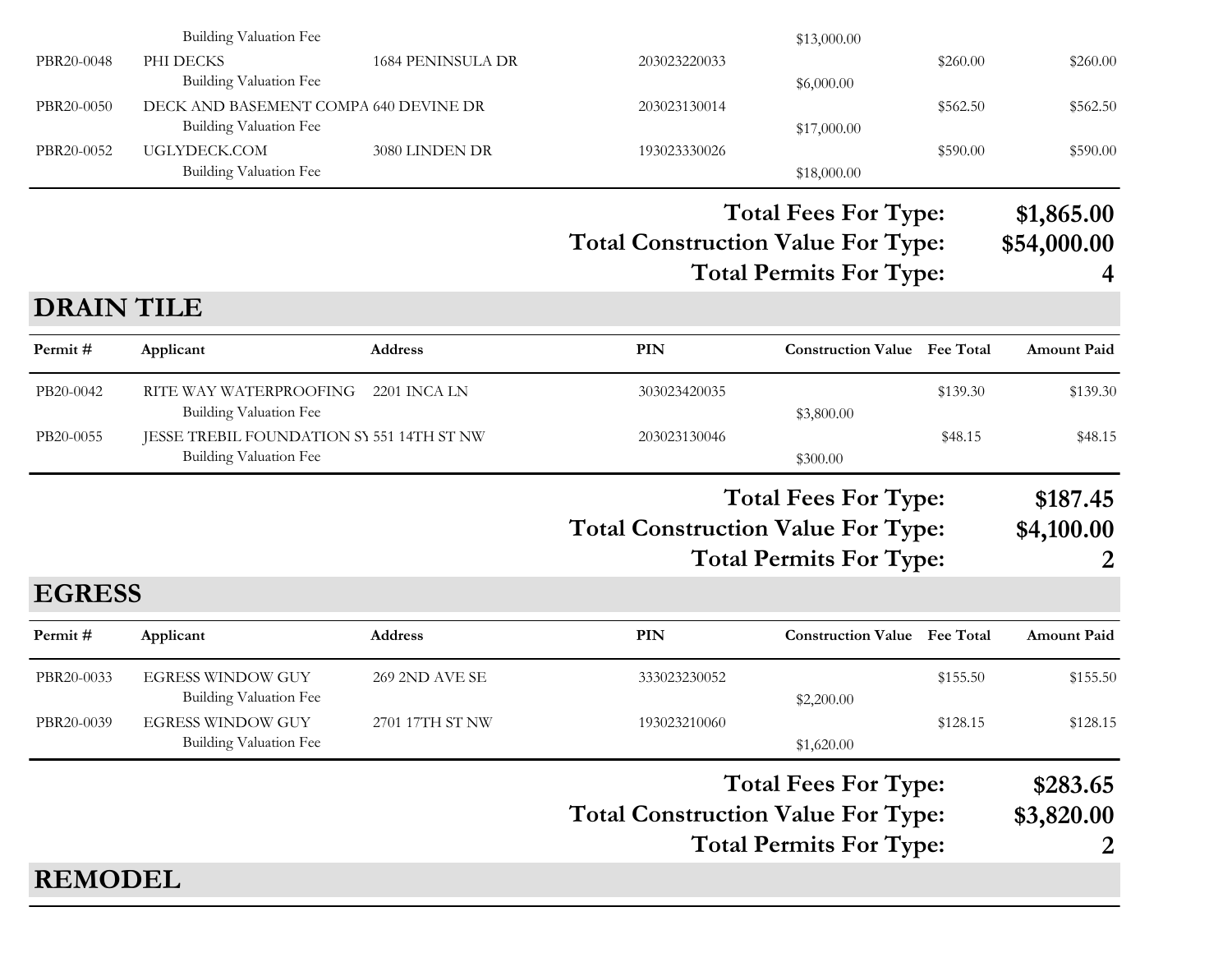| Permit#    | Applicant                                                                     | <b>Address</b>      | PIN          | <b>Construction Value Fee Total</b> |            | <b>Amount Paid</b> |
|------------|-------------------------------------------------------------------------------|---------------------|--------------|-------------------------------------|------------|--------------------|
| PBR20-0026 | THE BAINEY GROUP<br><b>Building Valuation Fee</b>                             | 119 14TH ST NW      | 213023320016 | \$185,000.00                        | \$3,152.10 | \$3,152.10         |
| PBR20-0028 | GUNDERSON CONSTRUCTION 1100 OLD HIGHWAY 8<br>Building Valuation Fee           |                     | 203023430065 | \$50,000.00                         | \$1,362.83 | \$1,362.83         |
| PBR20-0034 | <b>B2 BUILDERS LLC</b><br>Building Valuation Fee                              | 315 5TH AVE NW      | 293023410023 | \$806,000.00                        | \$9,997.59 | \$9,997.59         |
| PBR20-0043 | QUALITY TRUSTED COMMERC 2050 14TH ST NW<br>Building Valuation Fee             |                     | 193023130302 | \$11,200.00                         | \$276.20   | \$276.20           |
| PBR20-0044 | QUALITY TRUSTED COMMERC 1476 20TH AVE NW<br>Building Valuation Fee            |                     | 193023130302 | \$11,200.00                         | \$276.20   | \$276.20           |
| PBR20-0045 | WESTIN CONSTRUCTION COM 900 LONG LAKE RD<br>Building Valuation Fee            |                     | 203023340125 | \$36,731.00                         | \$1,082.52 | \$1,082.52         |
| PBR20-0047 | SEVER CONSTRUCTION<br><b>Building Valuation Fee</b>                           | 600 COUNTY ROAD D W | 323023430013 | \$76,643.00                         | \$1,756.42 | \$1,756.42         |
| PBR20-0025 | S & P CONSTRUCTION OF ST P/ 1838 20TH AVE NW<br><b>Building Valuation Fee</b> |                     | 183023430035 | \$35,000.00                         | \$954.00   | \$954.00           |
| PBR20-0032 | DONNELLY STUCCO SERVICES 2600 ASHLEY TER<br>Building Valuation Fee            |                     | 303023340071 | \$17,500.00                         | \$392.75   | \$392.75           |
| PBR20-0040 | <b>AMERICAN WATERWORKS</b><br>Building Valuation Fee                          | 2882 LAKE DIANE CT  | 183023340051 | \$26,285.93                         | \$786.26   | \$786.26           |
| PBR20-0046 | NORDQUIST CONSTRUCTION I 1705 LONG LAKE RD<br>Building Valuation Fee          |                     | 203023220018 | \$20,000.00                         | \$645.00   | \$645.00           |

### **Total Construction Value For Type: \$1,275,559.93 Total Fees For Type: \$20,681.87**

**Total Permits For Type:** 

|  | ۰. | ۰. |
|--|----|----|
|  |    |    |
|  |    |    |
|  |    |    |

### **REMODEL - BASEMENT**

| Permit #   | Applicant                                            | <b>Address</b>         | PIN          | <b>Construction Value</b> Fee Total |          | <b>Amount Paid</b> |
|------------|------------------------------------------------------|------------------------|--------------|-------------------------------------|----------|--------------------|
| PBR20-0023 | BUILDER JONES LLC<br>Building Valuation Fee          | <b>167 12TH AVE NW</b> | 293023340093 | \$34,750.00                         | \$949.20 | \$949.20           |
| PBR20-0031 | <b>ASCH IMPROVEMENT</b><br>Building Valuation Fee    | 490 11TH AVE NW        | 293023310032 | \$5,000.00                          | \$232.50 | \$232.50           |
| PBR20-0042 | Gloria L Borjon Valenzuela<br>Building Valuation Fee | 533 4TH AVE NW         | 293023140095 | \$250.00                            | \$63.63  | \$63.63            |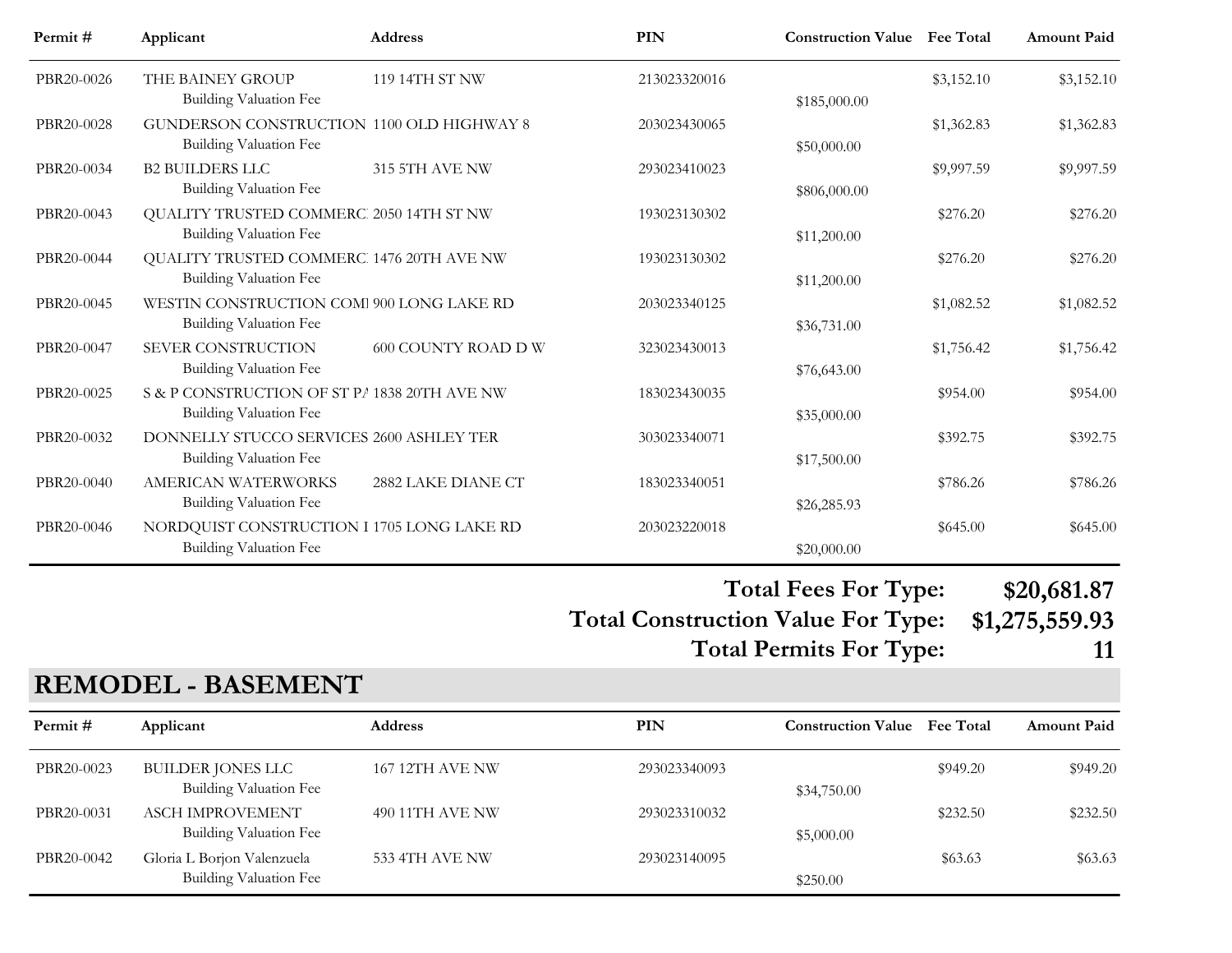### **Total Construction Value For Type: \$40,000.00 Total Fees For Type: \$1,245.33 Total Permits For Type: 3**

| Roofing   |                                                                               |                       |                                                                                                            |                           |                  |                                |
|-----------|-------------------------------------------------------------------------------|-----------------------|------------------------------------------------------------------------------------------------------------|---------------------------|------------------|--------------------------------|
| Permit#   | Applicant                                                                     | <b>Address</b>        | PIN                                                                                                        | <b>Construction Value</b> | <b>Fee Total</b> | <b>Amount Paid</b>             |
| PB20-0031 | CRAFTSMAN CONSTRUCTION<br><b>Building Valuation Fee</b>                       | 2286 THORNDALE AVE    | 183023130024                                                                                               | \$6,800.00                | \$198.40         | \$198.40                       |
| PB20-0036 | CLEAR CHOICE RESTORATION 1939 SERENDIPITY CT<br><b>Building Valuation Fee</b> |                       | 183023330013                                                                                               | \$6,600.00                | \$198.30         | \$198.30                       |
| PB20-0038 | RICKS ROOFING AND SIDING 663 4TH AVE NW<br>Building Valuation Fee             |                       | 293023140050                                                                                               | \$14,500.00               | \$346.25         | \$346.25                       |
| PB20-0039 | RICKS ROOFING AND SIDING<br>Building Valuation Fee                            | 299 KIMBERLY DR       | 303023440037                                                                                               | \$10,800.00               | \$272.40         | \$272.40                       |
| PB20-0041 | PRECISE EXTERIORS LLC<br>Building Valuation Fee                               | <b>721 2ND AVE NW</b> | 293023110079                                                                                               | \$6,800.00                | \$198.40         | \$198.40                       |
| PB20-0053 | <b>RYAN E COGSWELL</b><br>Building Valuation Fee                              | 2037 29TH AVE NW      | 183023310042                                                                                               | \$1,485.00                | \$105.74         | \$105.74                       |
| PB20-0054 | TRUE BLUE CONSTURTION SEI 1420 SILVER LAKE RD NW<br>Building Valuation Fee    |                       | 193023240073                                                                                               | \$9,500.00                | \$253.75         | \$253.75                       |
| PB20-0056 | Interlock Industries Inc.<br><b>Building Valuation Fee</b>                    | 2158 LAKEBROOK DR     | 173023320014                                                                                               | \$11,500.00               | \$290.75         | \$290.75                       |
|           |                                                                               |                       | <b>Total Fees For Type:</b><br><b>Total Construction Value For Type:</b><br><b>Total Permits For Type:</b> |                           |                  | \$1,863.99<br>\$67,985.00<br>8 |
| Siding    |                                                                               |                       |                                                                                                            |                           |                  |                                |

| Permit#   | Applicant                                                              | <b>Address</b>   | <b>PIN</b>   | <b>Construction Value</b> Fee Total |          | <b>Amount Paid</b> |
|-----------|------------------------------------------------------------------------|------------------|--------------|-------------------------------------|----------|--------------------|
| PB20-0040 | UNITED CONTRACTORS INC<br>Building Valuation Fee                       | 1509 14TH AVE NW | 203023230009 | \$8,000.00                          | \$217.00 | \$217.00           |
| PB20-0051 | BRIAN H WALSTAD<br>Building Valuation Fee                              | 444 9TH AVE NW   | 293023310008 | \$150.00                            | \$67.08  | \$67.08            |
| PB20-0052 | CRUSH CITY CONSTRUCTION I 651 CONTINENTAL DR<br>Building Valuation Fee |                  | 323023330034 | \$38,000.00                         | \$686.50 | \$686.50           |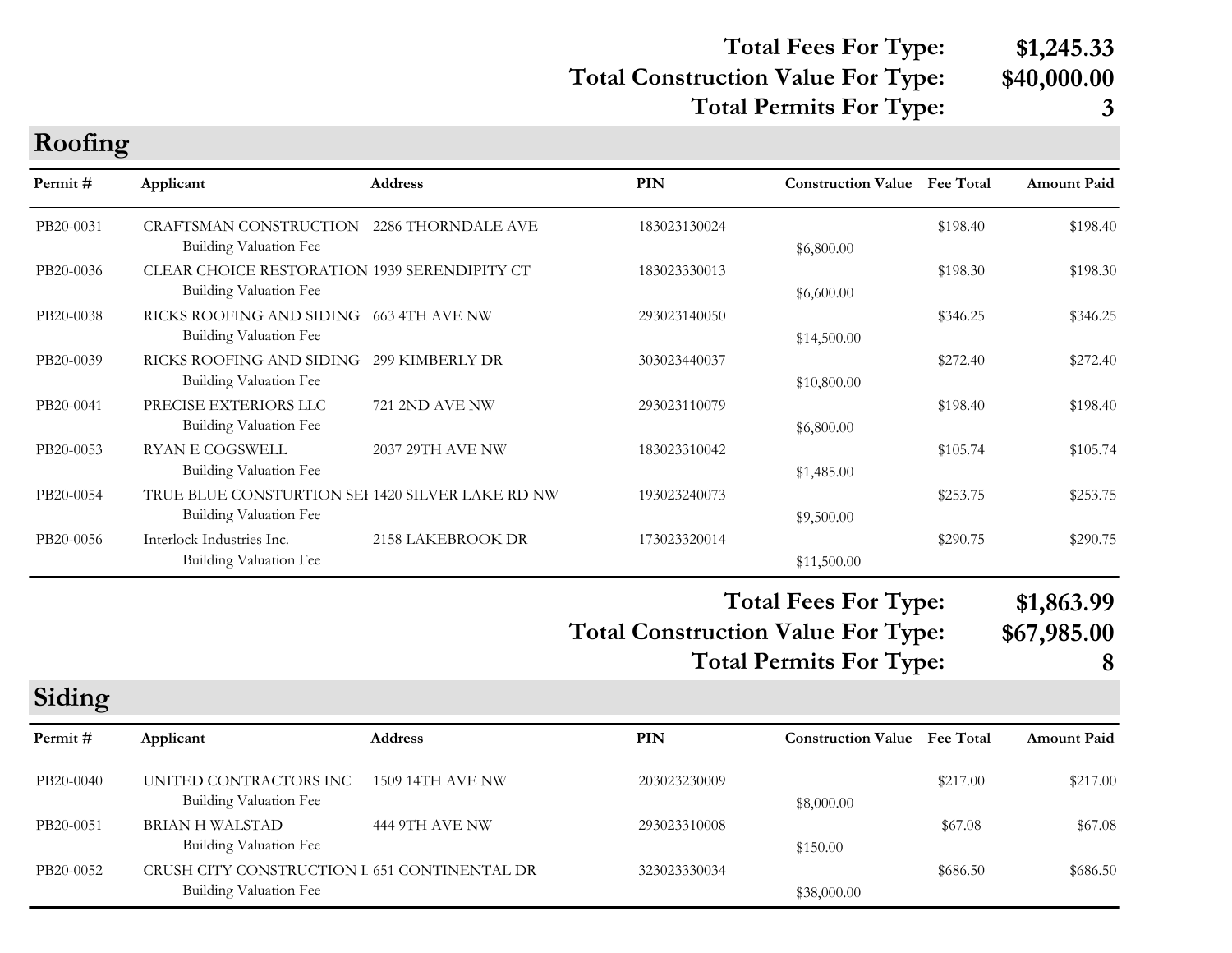#### **Total Construction Value For Type: \$46,150.00 Total Fees For Type: \$970.58 Total Permits For Type: 3**

**PIN Construction Value Permit # Applicant Address Fee Total Amount Paid** PBR20-0054 GREEN2 ELECTRIC LLC 400 10TH ST NW 203023440026 \$0.00 \$0.00 \$0.00 \$0.00 **Total Construction Value For Type: \$ Total Fees For Type: \$0.00 Total Permits For Type: 1 WINDOWS/DOORS**

| Permit#   | Applicant                                                                 | <b>Address</b> | PIN          | <b>Construction Value</b> Fee Total |          | <b>Amount Paid</b> |
|-----------|---------------------------------------------------------------------------|----------------|--------------|-------------------------------------|----------|--------------------|
| PB20-0011 | RANDY & CAITLIN GROSSHAU: 137 32ND AVE NW<br>Building Valuation Fee       |                | 303023330016 | \$200.00                            | \$67.10  | \$67.10            |
| PB20-0030 | RENEWAL BY ANDERSEN LLC 2048 29TH AVE NW<br><b>Building Valuation Fee</b> |                | 183023320067 | \$9,599.00                          | \$253.80 | \$253.80           |
| PB20-0032 | WINDOW CONCEPTS OF MN IN 2362 14TH ST NW<br>Building Valuation Fee        |                | 193023130202 | \$3,250.00                          | \$142.63 | \$142.63           |
| PB20-0033 | STEVE THE WINDOW GUY FOF 97 14TH AVE SW<br>Building Valuation Fee         |                | 323023220055 | \$7,700.00                          | \$216.85 | \$216.85           |
| PB20-0034 | NEW WINDOWS FOR AMERICA 536 4TH AVE NW<br>Building Valuation Fee          |                | 293023140076 | \$3,200.00                          | \$142.60 | \$142.60           |
| PB20-0035 | RENEWAL BY ANDERSEN LLC 525 10TH AVE SW<br>Building Valuation Fee         |                | 323023310036 | \$17,544.00                         | \$401.77 | \$401.77           |
| PB20-0037 | RENEWAL BY ANDERSEN LLC 648 DRIFTWOOD RD<br>Building Valuation Fee        |                | 303023240094 | \$7,291.00                          | \$216.65 | \$216.65           |
| PB20-0043 | RENEWAL BY ANDERSEN LLC 56 15TH AVE SW<br>Building Valuation Fee          |                | 323023220011 | \$11,898.00                         | \$290.95 | \$290.95           |
| PB20-0044 | RENEWAL BY ANDERSEN LLC 536 OLD STEINE CIR<br>Building Valuation Fee      |                | 203023430049 | \$5,625.00                          | \$179.81 | \$179.81           |
| PB20-0045 | RENEWAL BY ANDERSEN LLC 474 15TH AVE SW<br>Building Valuation Fee         |                | 323023320084 | \$15,842.00                         | \$364.92 | \$364.92           |
| PB20-0046 | RENEWAL BY ANDERSEN LLC 156 16TH AVE NW<br><b>Building Valuation Fee</b>  |                | 303023440010 | \$23,528.00                         | \$512.76 | \$512.76           |

#### **SOLAR PANELS**